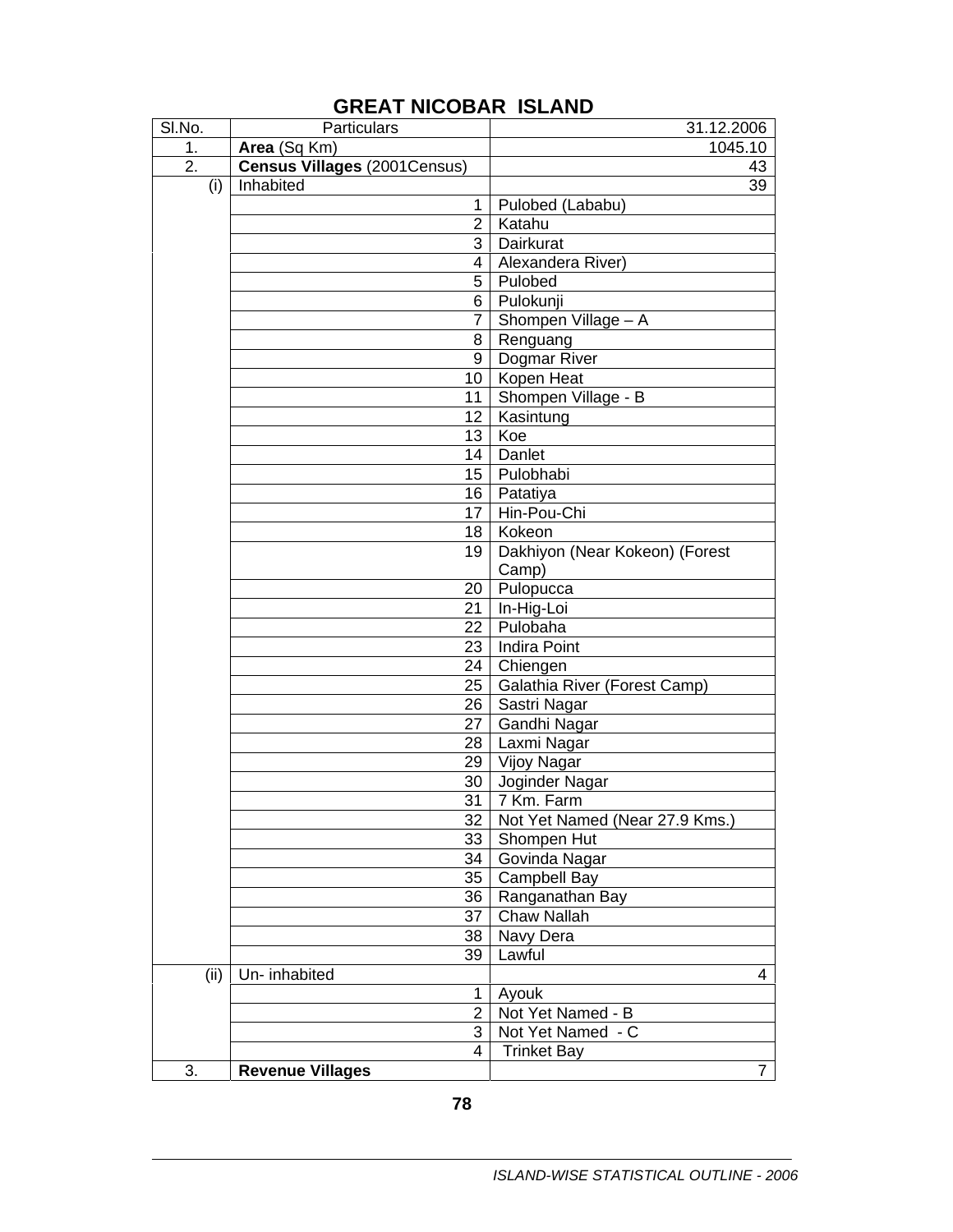| 4.             | <b>Panchayat Bodies</b>                        |                              |
|----------------|------------------------------------------------|------------------------------|
| а.             | <b>Gram Panchayats</b>                         | 3                            |
| b.             | <b>Panchayat Samities</b>                      | 1                            |
| c.             | <b>Zilla Parishad Constituencies</b>           | 2                            |
| 5.             | House Holds (2001 Census)                      | 2037                         |
| 6.             | Population (2001 Census)                       | 7566                         |
|                | Male                                           | 4346                         |
|                | Female                                         | 3220                         |
| 7 <sub>1</sub> | <b>ST Population (2001 Census)</b>             | 955                          |
|                | Male                                           | 572                          |
|                | Female                                         | 383                          |
| 8.             | <b>Languages Spoken</b>                        | Hindi, Tamil, Telugu,        |
|                |                                                | Punjabi, Nicobari & Tribal   |
|                |                                                | Language of Shompen          |
| 9.             | <b>Main Religion</b>                           | Hinduism, Christianity, Sikh |
|                |                                                | & Islam                      |
| 10.            | <b>Occupation - Main Workers (2001 Census)</b> |                              |
| (i)            | Cultivators                                    | 122                          |
| (ii)           | <b>Agricultural Labourers</b>                  | 86                           |
| (iii)          | <b>Household Industries</b>                    | 99                           |
| (iii)          | <b>Other Workers</b>                           | 2268                         |
| 11.            | Villages provided with piped water             | 114                          |
|                | supply                                         |                              |
| 12.            | <b>Health Service</b>                          |                              |
| (a)            | <b>Institutions</b>                            |                              |
| (i)            | <b>Primary Health Centre</b>                   | 1                            |
| (iii)          | Sub Centre                                     | 7                            |
| (iii)          | Dispensary                                     | 1                            |
| (b)            | <b>Health Manpower</b>                         |                              |
| (i)            | <b>Doctors</b>                                 | 5                            |
| (iii)          | Nurses/Midwives/LHVs                           | 24                           |
| (iii)          | <b>Para Medical Staff</b>                      | 56                           |
| (c)            | <b>Bed Strength</b>                            | 30                           |
| 13.            | <b>Civil Supplies</b>                          |                              |
| (i)            | <b>Fair Price Shops</b>                        | 12                           |
| (ii)           | Ration Cards(APL+BPL+Temp)                     | 904                          |
| (iii)          | Quantity of Rice Allotted (MT)                 | 110000                       |
| (iv)           | Quantity of Sugar Allotted (MT)                | 11000                        |
| (v)            | Quantity of Wheat Allotted (MT)                | 30000                        |
| 14.            | <b>Education</b>                               |                              |
| (a)            | <b>Institutions</b>                            |                              |
| (i)            | Pre Primary School                             | 1                            |
| (iii)          | Ashram School                                  | --                           |
| (iii)          | <b>Primary School</b>                          | 8                            |
| (iv)           | Middle School                                  | 1                            |
| (v)            | Secondary School                               | $\mathbf{1}$                 |
| (vi)           | Senior Secondary School                        | $\overline{2}$               |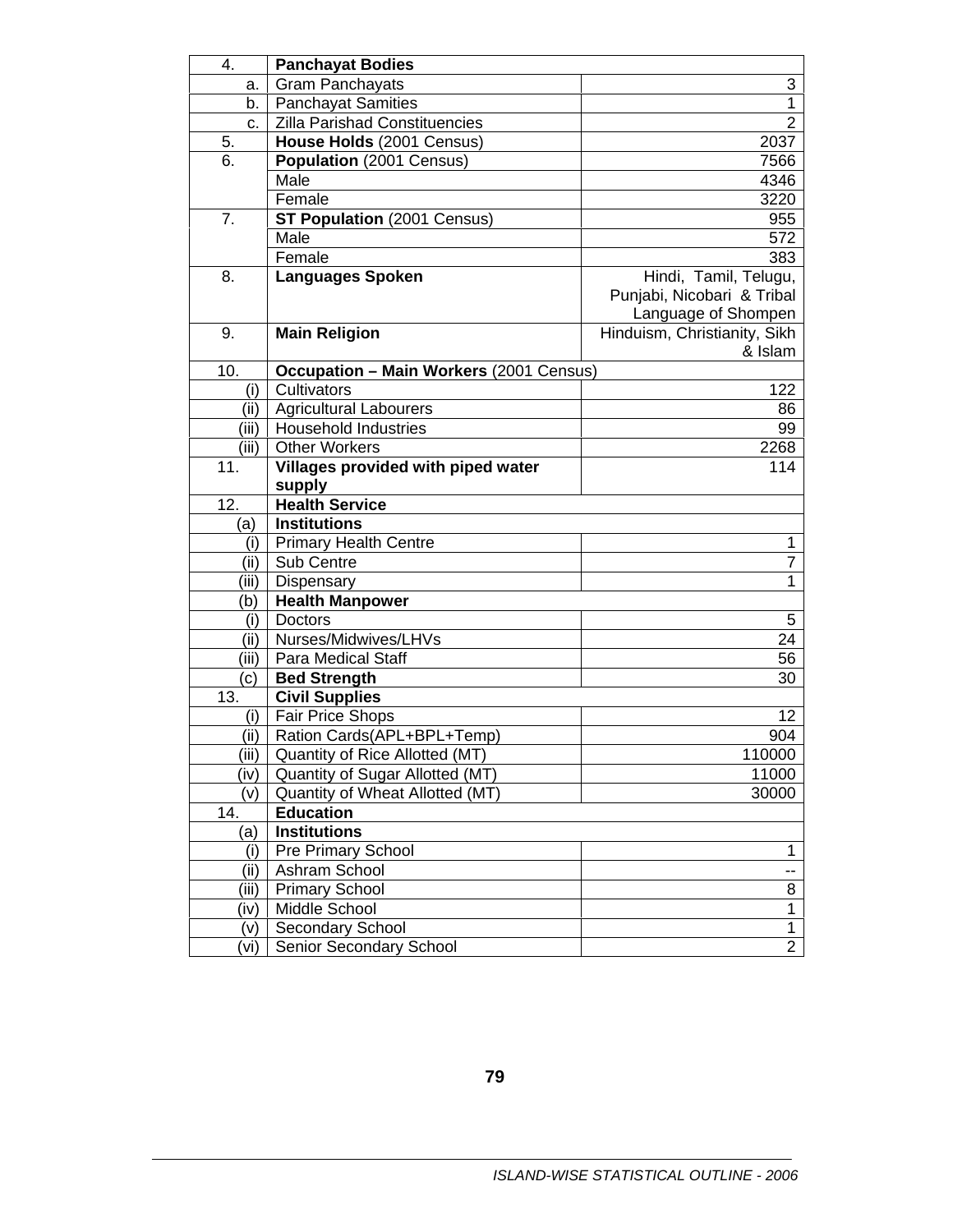| (b)        | <b>Enrolment</b>                                               |                            |
|------------|----------------------------------------------------------------|----------------------------|
| (i)        | <b>Pre Primary School</b>                                      | 45                         |
| (ii)       | Ashram School                                                  |                            |
| (iii)      | <b>Primary School</b>                                          | 195                        |
| (iv)       | Middle School                                                  | 70                         |
| (v)        | <b>Secondary School</b>                                        | 61                         |
| (vi)       | Senior Secondary School                                        | 1126                       |
| (c)        | <b>Teaching Staff</b>                                          |                            |
| (i)        | <b>Pre Primary School</b>                                      | $\overline{2}$             |
| (ii)       | Ashram School                                                  |                            |
| (iii)      | <b>Primary School</b>                                          | 12                         |
| (iv)       | Middle School                                                  | 8                          |
| (v)        | <b>Secondary School</b>                                        | 11                         |
| (vi)       | Senior Secondary School                                        | 37                         |
| 15.        | <b>Social Welfare</b>                                          |                            |
| (i)        | <b>Balwadi Centre</b>                                          | 5                          |
| (ii)       | <b>Creche Centre</b>                                           | $\overline{5}$             |
| (iii)      | <b>Craft Centre</b>                                            | $\overline{3}$             |
| 16.        | <b>Electricity</b>                                             |                            |
|            | (i) Villages electrified                                       | 14                         |
|            | (ii)   Electric Connections provided                           | 1315                       |
| 17.        | <b>Agriculture</b>                                             |                            |
| (i)        | Cultivable Area                                                | 4364                       |
| (ii)       | <b>Main Crops</b>                                              | Paddy, Vegetable, Coconut, |
|            |                                                                | Arecanut & Fruits.         |
|            |                                                                |                            |
| (iii)      | <b>Irrigation Sources</b>                                      |                            |
|            | Ponds (No.)                                                    | 26                         |
| 18.        | <b>Veterinary Service</b>                                      |                            |
| (a)        | <b>Institutions</b>                                            |                            |
| (i)        | <b>Veterinary Hospital</b>                                     | 1                          |
| (ii)       | <b>Veterinary Sub Dispensary</b>                               | 3                          |
| (iii)      | <b>Artificial Insemination Centre/Sub Centre</b>               | 3                          |
| (iv)       | Disease investigation lab                                      | 1                          |
| (b)        | <b>Manpower</b>                                                |                            |
| (i)        | Doctor                                                         | 2                          |
| (ii)       | Para Veterinary Staff                                          | 26                         |
| 19.        | <b>Fisheries</b>                                               |                            |
| (i)        | Fishermen                                                      | 242                        |
| (ii)       | <b>Fishing Craft used</b>                                      | 87                         |
| (a)        | Machanized fishing vessel                                      | 74                         |
| (b)        | <b>Country Craft</b>                                           | 13                         |
| 20.        | <b>Industries</b>                                              |                            |
| (a)        | <b>Industries Registered</b>                                   | 47                         |
| (i)        | <b>Wood Based</b>                                              | 8                          |
| (ii)       | Agro Based                                                     | 13                         |
| (iii)      | Marine Based                                                   | 3                          |
| (iv)       | <b>Others</b>                                                  | 23                         |
| (b)        | Total Amount of Ioan sanctioned (Rs.in 000)                    | ΝA                         |
| (c)<br>(d) | Average Capital Investment (Rs.in 000)<br><b>Total Workers</b> | 27<br>159                  |